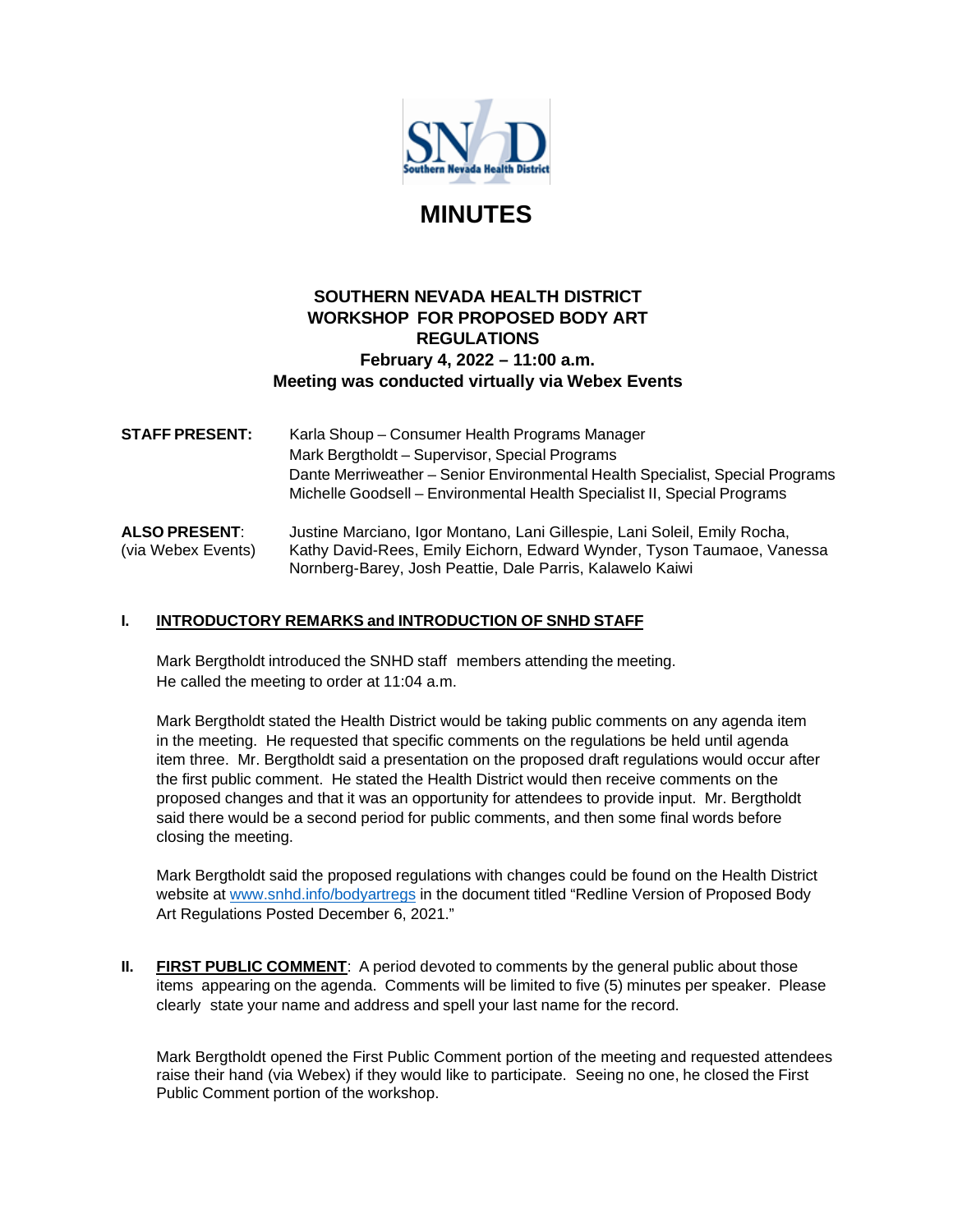# **III. PUBLIC COMMENTS TAKEN REGARDING PROPOSED SOUTHERN NEVADA HEALTH DISTRICT REGULATIONS GOVERNING THE SANITATION AND SAFETY OF BODY ART ESTABLISHMENTS**

Mark Bergtholdt stated that after receiving comments regarding the draft regulations, the Health District is proposing the following changes to the final version of the regulations that will be presented to the Board of Health in March:

The first change is in Section 3.13.2.8. This sets the conditions needing to be met where a sterilizer can be located in a workstation.

The second change if in Section 4.4.4. This provides for a facility to sterilize equipment in one facility and then transport it to another.

The third change is in Section 5.1.3. It requires facilities to meet only the requirements of the regulations and not all federal, state, and local requirements.

The fourth change is in Section 6.1.5 and sets a minimum age for a body art patron for applying body art not exempted by the regulations.

The fifth change is in Section 6.5.1.3. "Kept in digital or print form" has been removed.

The sixth change is in Section 7.4.7. The standards of jewelry have been changed so that any jewelry is obtained from commercial suppliers. Any custom-made jewelry must meet the specific ASTM standard for the material. The Health District is also proposing a change where any initial piercing jewelry must not have any exposed threads when assembled.

The seventh change is in Section 7.4.8. The Health District is proposing to "roll up" the Material Certificate into the jewelry receipt. All jewelry will need to be able to be traced back to the manufacturer. The information on the receipt should identify where and when the jewelry was manufactured.

The last change is in Section 8. The Health District is proposing to add a definition to microblading that microblading is a specific technique limited to the face. The Health District is also proposing to change "journey" artist to "mentor," and limiting the number of apprentices to five per mentor for body art and fifteen per mentor for microblading.

Mark Bergtholdt requested that anyone who would like to comment on these changes raise their hand (via Webex) or type in the Chat box to be recognized. He said he would list each of the changes and take comments on them.

#### **1. Section 3.13.2.8 - This sets the conditions needing to be met where a sterilizer can be kept at a workstation.**

Seeing no comments on Section 3.13.2.8, Mark Bergtholdt moved to Section 4.4.4.

#### **2. Section 4.4.4 - Provides for a facility to sterilize equipment in one facility then transport it to another.**

Seeing no comments on Section 4.4.4, Mark Bergtholdt moved to Section 5.1.3.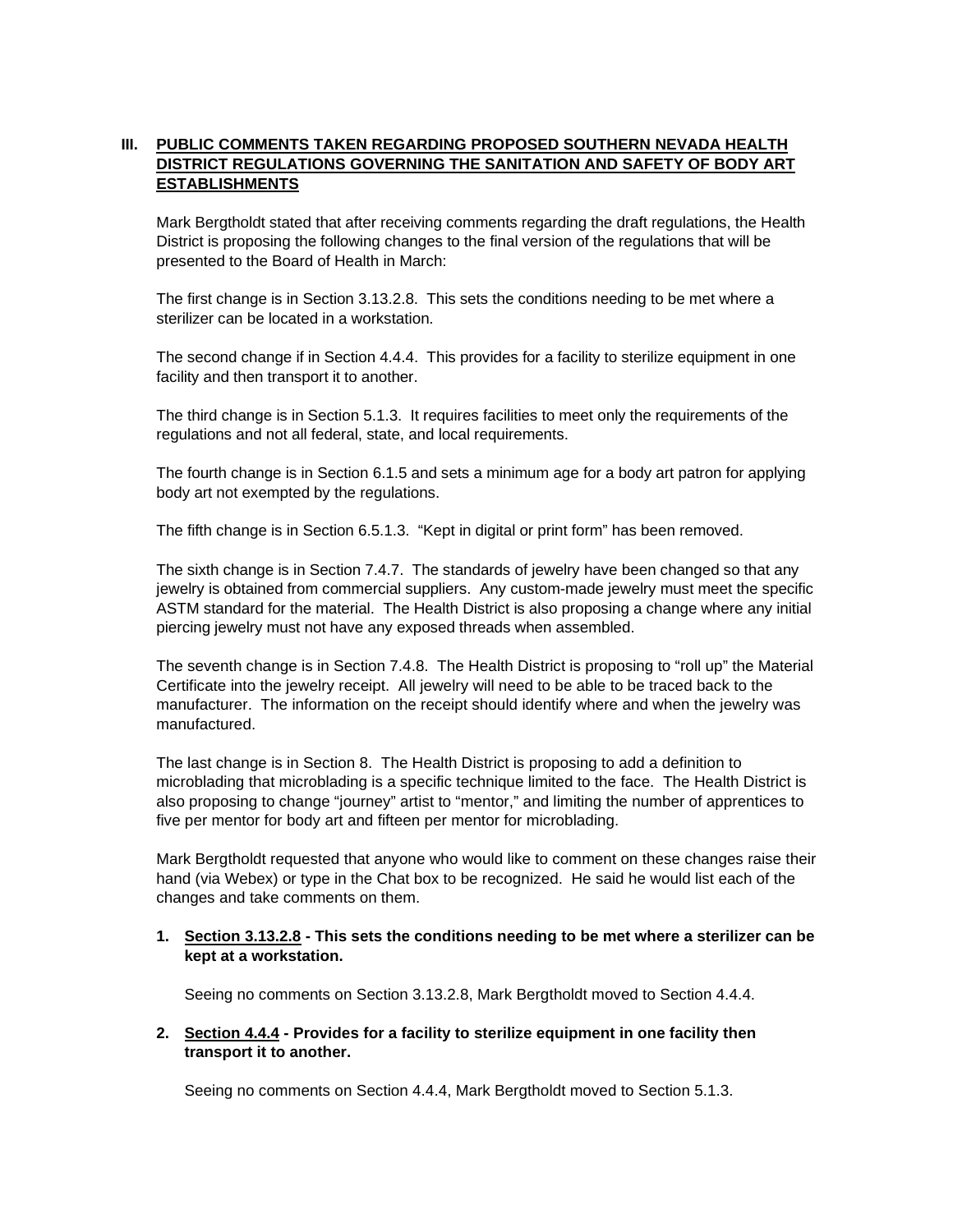#### **3. Section 5.1.3 - Requires facilities to meet only the requirements of the regulations and not all federal, state, and local requirements.**

Lani Gillespie commented that if industry is not following any FDA or state standards, what is the point of the health department. Mark Bergtholdt stated that what the Health District is saying that industry is not required to meet any additional regulations above and beyond what the regulations state. Ms. Gillespie asked, "The regulations set forth by the health department?" Mr. Bergtholdt stated yes.

#### **4. Section 6.1.5 – This sets a minimum age for a body art patron for applying body art not exempted by the regulations.**

Seeing no comments on Section 6.1.5, Mark Bergtholdt moved to Section 6.5.1.3.

**5. Section 6.5.1.3 – Patron consent forms must be kept on premises. Redundant language removed.**

Seeing no comments on Section 6.5.1.3, Mark Bergtholdt moved to Section 7.4.7.

#### **6. Section 7.4.7 - The standards of jewelry have been changed so that jewelry is obtained from commercial suppliers. Any custom-made jewelry must meet the specific ASTM standard for the material. The Health District is also proposing a change where any initial piercing jewelry must not have any exposed threads when assembled.**

Lani Gillespie commented that not all commercial jewelry suppliers meet ASTM or ISO standards. Mark Bergtholdt stated that is correct. He said it is the responsibility of the jewelry supplier to have materials manufactured in a safe manner that does not allow material to leach or fall out of the metals. Ms. Gillespie commented that not all jewelry suppliers, especially ones overseas, have standards like ASTM or ISO. Mr. Bergtholdt said he understood, but the liability will fall on the supplier.

Lani Gillespie commented that the Health District is eliminating Section 7.4.9 - material certificates - which is the only way for manufacturers to prove their materials are meeting standards. Mark Bergtholdt stated the liability falls on the supplier to sell a safe product. Ms. Gillespie commented that not all of them do, so how does the shop show that they are. Mr. Bergtholdt stated that is a liability and becomes a civil matter. Karla Shoup stated the Health District is not requiring them, and if they are a commercial jewelry supplier, they can meet whatever safety standards are relevant for their location. Lani Gillespie commented the relevant standards are ASTM or ISO. Mark Bergtholdt stated the are many other standards that are equivalent, and that the Health District decided to say the liability goes back to the manufacturer and not the Health District. Ms. Shoup stated the Health District is trying to get industry to obtain jewelry from commercial manufacturers rather than people making jewelry in their garage. Ms. Gillespie commented that her point is that not every jewelry supplier conforms to these standards, which are important. She commented that Section 7.4.7 states any custom manufactured jewelry needs to meet ASTM or ISO standards, so why wouldn't a commercial jewelry supplier have to do the same? Mr. Bergtholdt stated the commercial jewelry supplier regulation is enforced by the liability laws of the state. He said the Health District does not need get into an area where there is a requirement for ASTM that is above and beyond the liability of the supplier. Mark Bergtholdt said the jewelry must come from a commercial supplier and it is the commercial supplier's responsibility to provide safe material. Lani Gillespie asked if the correct way to confirm suppliers are providing safe materials is by following ASTM or ISO standards. Mr. Bergtholdt stated that was a business decision that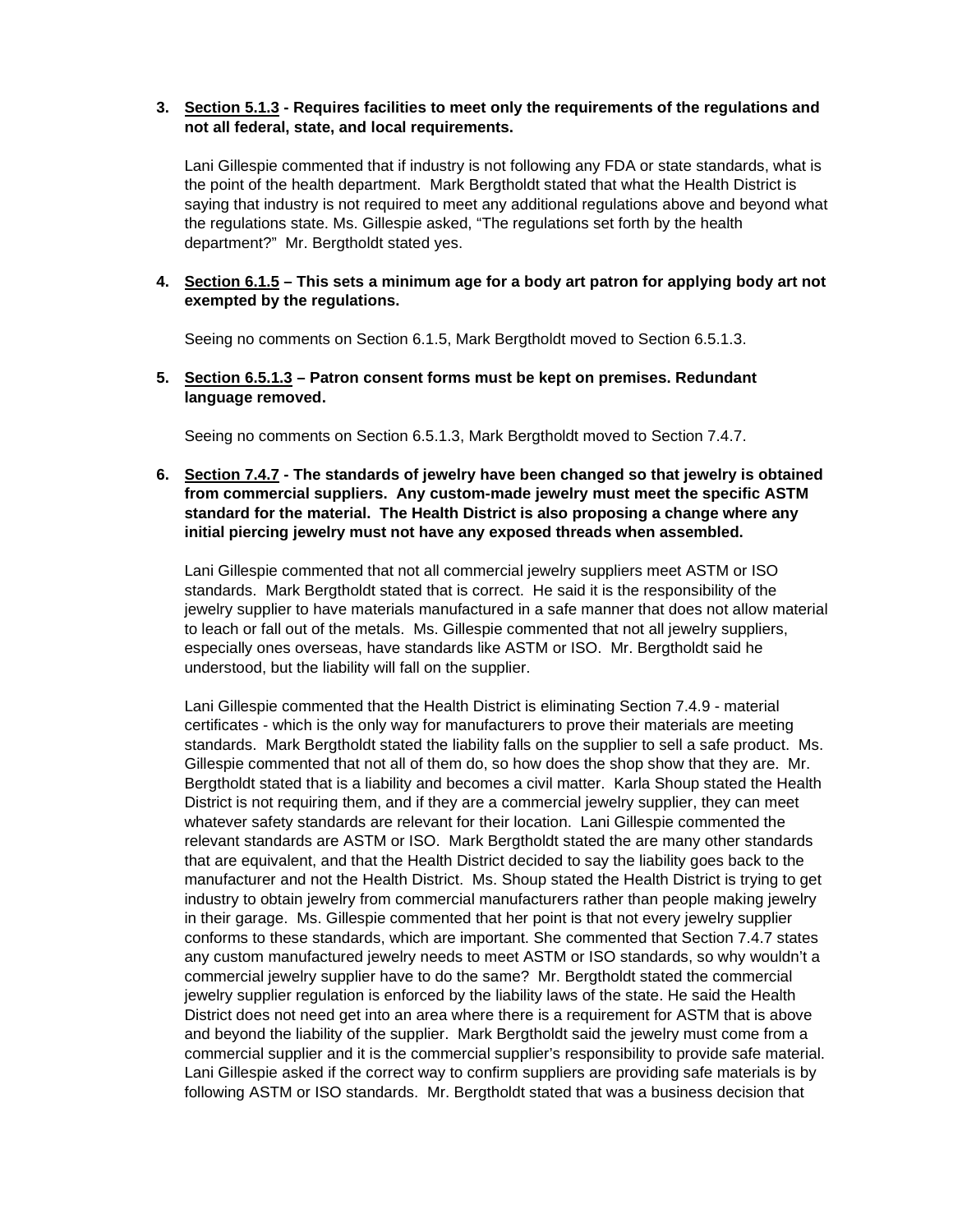could be chosen, or the business could choose to obtain jewelry from other suppliers that do not meet those standards but may sell materials that meet other standards. Ms. Gillespie asked if Mr. Bergtholdt knew what the other standards were, as jewelry mass-produced in other countries do not have these standards. He said he understood, but that the Health District has chosen to go with liability falling on the business supplying the jewelry. Mark Bergtholdt stated it is the responsibility of the person selling the material to make sure it is safe, and that a business owner can choose to obtain material from one supplier or another. Lani Gillespie commented to confirm that he was saying that business owners have the option of purchasing from a mass commercial jewelry supplier that is providing safe body jewelry or not. Mr. Bergtholdt said the jewelry must be obtained from a commercial manufacturer. Ms. Gillespie commented that he did not seem to understand that not all commercial jewelry suppliers produce a product made of safe materials. Mr. Bergtholdt said all commercial suppliers are subject to the liability provisions of the law and the Health District is not taking a position on what standards are appropriate for body jewelry, just that it must come from a commercial supplier. He stated the Health District did not want to see jewelry made in a garage (for lack of a better word).

Lani Gillespie asked if the Health District was taking "evidence" in any manner besides this meeting. Mark Bergtholdt stated she could speak at the Board of Health meetings if she wished, or if she would like to propose something different then she could propose it. He said this is the stance the Health District is currently taking.

Emily Eichorn commented that she thought the Health District was trying to offer a layer of protection to industry so that no one could go after artists because they did not manufacture the jewelry. She asked if this was correct. Mark Bergtholdt stated this is correct, and that it is a legal matter.

Lani Gillespie commented to ask why ASTM standards are being added if the suppliers they are purchasing jewelry from will not be held to that standard. Mark Bergtholdt stated the ASTM standard is for custom jewelry, so if someone makes jewelry in their shop, they need to use material that meets ASTM standards. Ms. Gillespie asked how the Health District would be able to tell that such places are using materials that meet ASTM or ISO standards. Mr. Bergtholdt stated that is why the receipt is needed. She said the mill certificates are the only way to know, and he said that is why the receipts must have the information to trace back the material. Lani Gillespie asked if this would mean mill certificates, and Mark Bergtholdt stated that would be one way to do it.

#### **7. Section 7.4.8. The Health District is proposing to "roll up" the Material Certificate into the jewelry receipt. All jewelry will need to be able to be traced back to the manufacturer. The information on the receipt should identify where and when the jewelry was manufactured.**

Vanessa Nornberg-Barey commented via Webex chat requiring a lot number on jewelry is problematic and actually unnecessary because what matters in terms of safety is not the manufacturing process, but the materials used in the manufacture of the jewelry. This information is provided on the metal certificates that should be required from any reputable manufacturer. Lot numbers are problematic, because in order to guarantee the integrity and safety of the piece of jewelry, the metal must bear no marks, nicks, or crevices. In addition, even if the manufacturer were to mark it on the bag in which the jewelry is sold, that bag or packaging would be removed and discarded at the time the piece is sterilized, making it difficult for the piece to be tracked. Finally, most jewelry used in initial piercings looks the same and is difficult to distinguish between manufacturers. Mark Bergtholdt stated that the Health